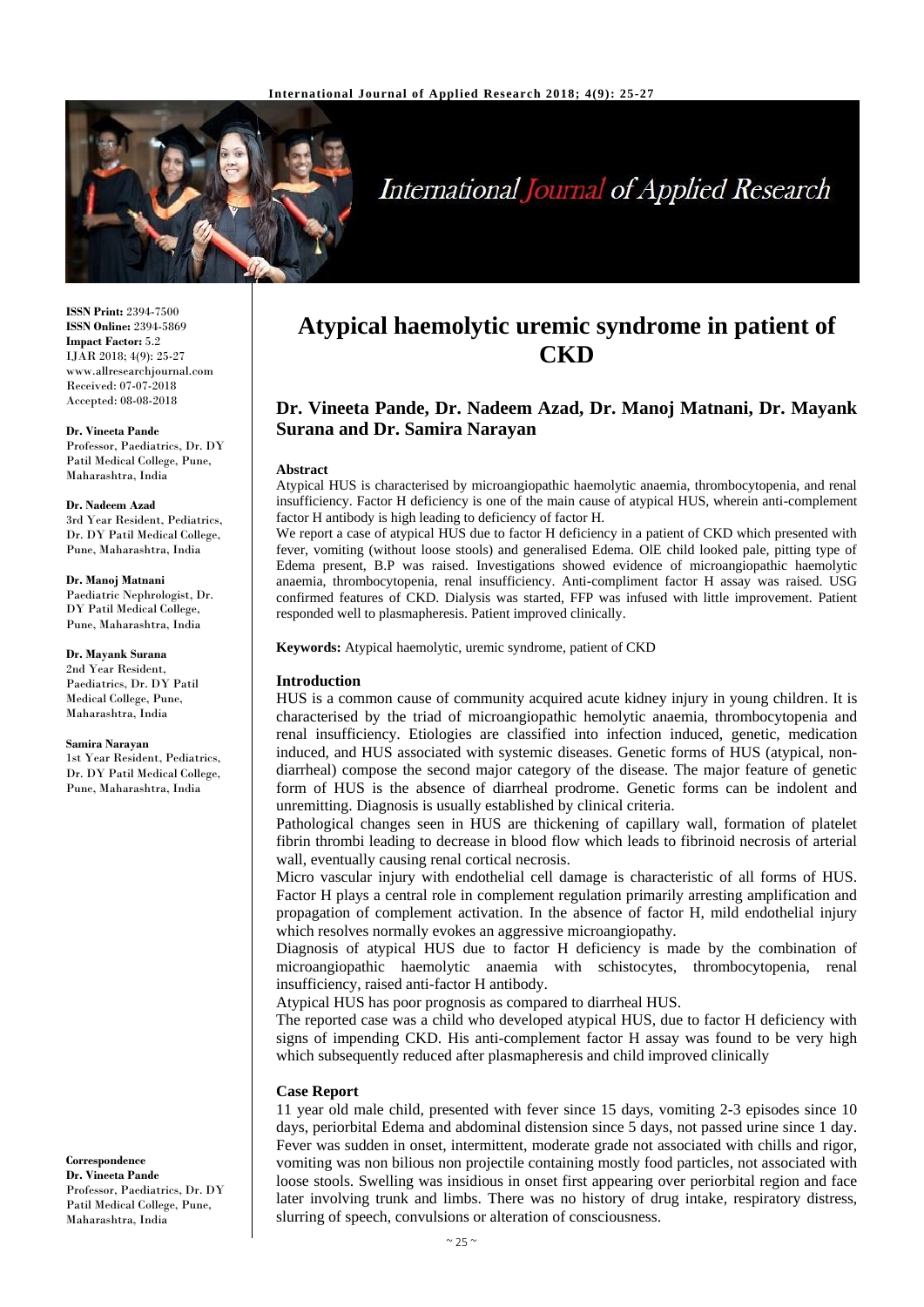No history of similar complaints in the past. No history of skin infections, gum bleed or bony pain. No history of intake of nephrotoxic drugs.

On clinical examination child looked irritable but conscious and oriented to time place and person. There was puffiness of face without facial dimorphism. Generalised Edema was present (pitting type). Child looked very pale. Patient was stable hemodynamically. BP was raised 136/96 mm of Hg (more then 99 centile).

On systemic examination abdomen was distended uniformly, transversly slit umbilicus, all quadrants was moving equally with respiration. On palpation there was no guarding, rigidity or tenderness, no organomegaly present. Fluid thrill and shifting dullness was present on percussion. On auscultation bowel sounds heard. Rest of the systemic examination was normal.

Investigations showed evidence of microangiopathic haemolytic anaemia with thrombocytopenia, and renal insufficiency. Hb was 6.8gm%, Platelet count of 80,000 cells /cumm, retic count of 0.4%. There was evidence of microangiopathic haemolytisis on peripheral blood smear. RFT was deranged (Blood Urea: 222mg/dL, S. creat: 14.9gm/dL). LDH was raised (782U/L). Anti-complement factor H assay was 2500 au/mL. USG abdomen and pelvis reported small and contracted kidney with raised echogenicity. Based on the clinical findings and investigations we reached to the diagnosis of Atypical HUS due to factor H deficiency in a known case of CKD.

We started symptomatic treatment and supportive care. Careful monitoring of fluid and electrolyte balance was done. Child was started on anti-hypertensive, dialysis was started along with red cell transfusions. Child showed little improvement.

Plasmapheresis with infusion of Fresh Frozen Plasma was started initially it was instituted every day for the first 6 sessions. Patient responded well to the treatment, edema decreased, BP recorded within normal limit, RFT improved drastically (Blood Urea: 37 mg/dL, S. Creat: 3.4gm/dL). Later plasmapheresis was given on alternate days for 8 more sessions and finally stopped as anti-factor H antibody and LDH level came down drastically. USG abdomen and pelvis was repeated after a month which reported Bilateral renal parenchymal disease, bilateral small and contracted kidney with raised echogenicity.

### **Discussion**

The atypical form of HUS is characterised by microangiopathic haemolytic anaemia, thrombocytopenia, and renal insufficiency [1]. Atypical HUS is associated with defective complement regulation. The complement system represents an innate immune defence system that eliminates invading microbes. Genetic form of HUS composed the second major category of the disease. Inherited deficiency of either Von will brand factor – cleaving protease (ADAMTS 13) or Complement factor H, I or B and defects in vitamin B12 metabolism can cause HUS. A specific genetic defect has not been identified in approx. 50% of familial cases transmitted in classic mandelian autosomal dominant or recessive patterns. A major feature characteristic of genetic HUS is the absence of preceding diarrhea prodrome. Genetic forms of HUS can be indolent and unremitting once they become manifest or they have a relapsing pattern precipitated by infectious illness  $[2, 3]$ .

HUS Can be superimposed on any disease associated with micro vascular injury, including malignant hypertension, SLE, APLA syndrome<sup>[4]</sup>.

Kidney biopsies are rarely performed in HUS because the diagnosis is established by clinical criteria. Pathological changes include thickening of the capillary walls causing narrowing of the capillary lumens, platelet-fibrin thrombi are seen in glomerular capillaries thus compromising on blood supply causing fibrinoid necrosis of the arterial wall leading to renal cortical necrosis from vascular occlusion [1, 4, 5]. Micro vascular injury with endothelial damage is characteristic of HUS. Factor H plays a central role in compliment regulation primarily arresting amplification and propogation of complement activation. In the absence of factor H, mild endothelial injury which resolves normally evokes an aggressive microangiopathy  $[6, 7]$ . Endothelial injury leads to localised thrombosis, particularly in glomeruli, causing direct decrease in glomerular filtration. Progressive platelet aggregation in areas of injury leads to consumptive thrombocytopenia. Microangiopathic hemolytic anemia results from mechanical damage to RBC's as they pass through damanged and thrombotic micro vasculature.

Complications of HUS include renal failure, hyperkalemia, heart failure, seizures and significant encephalopathy, inflammatory colitis, bowel perforation, intussusception, pancreatitis etc.

Diagnosis is made by combination of microangiopathic hemolytic anaemia with schistocytes, thrombocytopenia, renal insufficiency, raised anti-factor H antibody. Prognosis of atypical HUS is poor as compared to diarrheal HUS. Frequency of atypical HUS due to factor H auto antibodies is 20-30%. Remission in response to short term plasma therapy is 60%. Rate of death or ESRD is 70-80% (after 5- 10 years of onset). Recurrence after kidney transplantation is 80-90% [8, 9].

Management includes careful monitoring of fluid and electrolyte balance, control of hypertension, early institution of dialysis, red cells transfusions, plasmapheresis, and drugs like Eculizumab (anti C5 antibody, inhibits complement activation )

### **References**

- 1. Nelson textbook of paediatrics, first south asia edition.
- 2. Zipfel PF, Skerka C. Complement dysfunction in hemolytic uremic syndrome. Curr Opin Rheumatol 2006; 18:548-555.
- 3. Mihály Józsi, Christoph Licht, Stefanie Strobel, Svante LH, Zipfel, Heiko Richter, *et al*. Factor H autoantibodies in atypical Heamolytic uremic syndrome correlate with CFHR1/CFHR3 deficiency. Blood. 2008; 111:1512-1514. doi: https://doi.org/ 10.1182/blood-2007-09-109876
- 4. Richards A, Kemp EJ, Liszewski MK, *et al*. Mutations in human complement regulator, membrane cofactor protein (CD46), predispose to development of familial hemolytic uremic syndrome. Proc Natl Acad Sci USA. 2003; 100:12966-12971.
- 5. Goicoechea de, Jorge E, Harris CL, Esparza-Gordillo J, *et al*. Gain-of-function mutations in complement factor B are associated with atypical hemolytic uremic syndrome. Proc Natl Acad Sci U S A. 2007; 104:240- 245.